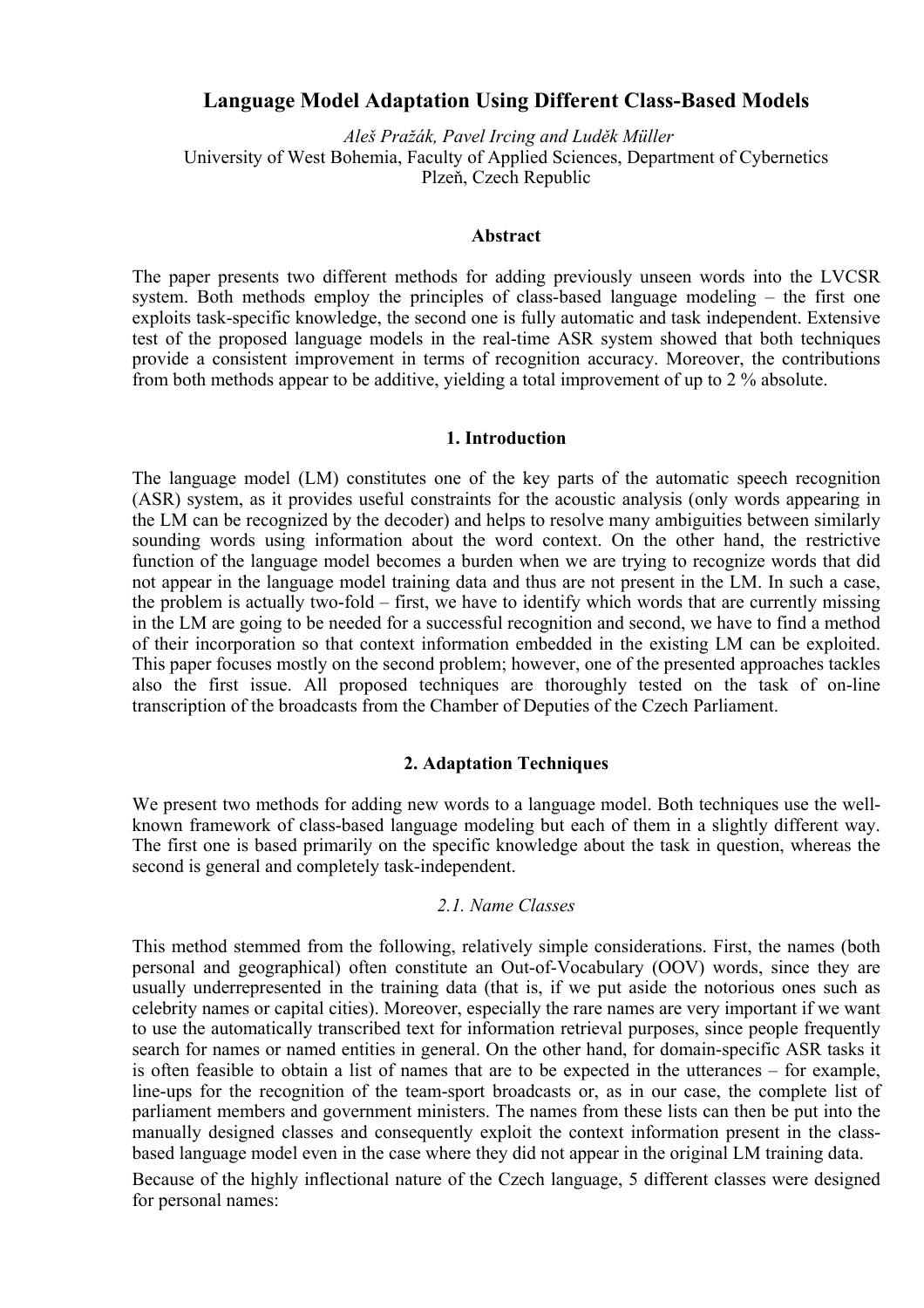- 1. Last name or First name last name combination in either nominative or vocative
- 2. Last name or First name last name combination in either genitive or accusative
- 3. Last name or First name last name combination in either dative or locative
- 4. Last name or First name last name combination in instrumental
- 5. Last name first name combination

The names of all parliament members and ministers appearing in training text were replaced with the corresponding class tags and a complete list of the politicians of a given electoral period is automatically inflected and added to the appropriate classes. Each word can belong to one class only – homographs are artificially distinguished to ensure one-to-one mapping. All individual names within a class have the same probability, but the ratio between Last name and First name last name combination is computed according to their frequency in the training data.

The resulting language model is a hybrid of a word-based and a class-based language model – the probability of politicians' names is computed according to the class model formula

$$
P(w_i | h_i) = P(w_i | c_i) \cdot P(c_i | x_{i-n+1}^{i-1}) \qquad x_i = \begin{cases} c_i & \text{if token i is a class} \\ w_i & \text{if token i is a word} \end{cases}
$$
 (1)

i.e. the *n*-gram probability of a word  $w_i$  given the history  $h_i = w_{i-n+1}^{i-1} - w_{i-n+1} \dots w_{i-2} w_{i-1}$  is a product of the word probability within the class  $P(w_i | c_i)$  and the *n*-gram probability that the class  $c_i$  will follow the previous  $(n-1)$  tokens (either words or classes) -  $P(c_i | x_{i-n+1}^{i-1})$ , whereas the probability of other words is determined by a standard word-based *n*-gram formula  $P(c_i | x_{i-n}^{i-1})$ 

$$
P(w_i | h_i) = P(w_i | x_{i-n+1}^{i-1})
$$
\n(2)

## *2.2. Morphological Classes*

The second type of employed language models employs fully automatic word-to-class mapping and does not require any task-specific knowledge. In this case, all words are mapped to (possibly multiple) classes based on morphological tag from tagset presented in [1]. Every tag in this tagset is represented as a string of 15 symbols. Each position in the string corresponds to one morphological category in the following order - part of speech, detailed part of speech, gender, number, case, possessor's gender, possessor's number, person, tense, degree of comparison, negation and voice. Positions 13 and 14 are currently unused and finally position 15 is used for various special purposes (such as marking colloquial and archaic words or abbreviations). Non-applicable values are denoted by a single hyphen (-). For example, the tag  $VB-S---3P-AA---$  denotes the verb (V) in either the present or the future tense (B), singular (S), in the third person (3), in the present tense (P), affirmative (A) and in the active voice (A). The morphological tagging is performed automatically using a serial combination of the Czech morphological analyzer and tagger [2].

The n-gram probability of a word  $w_i$  given the history  $h_i$  is in this case given by

$$
P(w_i | h_i) = \sum_{c_{i-n+1} \in C_{i-n+1}} \dots \sum_{c_{i-1} \in C_{i-1}} \sum_{c_i \in C_i} P(w_i | c_i) \cdot P(c_i | c_{i-n+1}^{i-1}) \qquad C_i = \{c : w_i \in c\}
$$
(3)

This formula is different from (1) because all words are mapped into classes this time and the wordto-class mapping is one-to-many (that is where the sums come from).

It is generally known (and our previous experiments have proved it [3]) that the "full" class-based model yields more robust probability estimates than the word-based one but at the same time it has worse discrimination ability. Therefore word-based and class-based models are usually combined in some way. We have found out empirically that the following exponential (log-linear) combination

$$
P(w_i | h_i) = P_{LMC}(w_i | h_i)^{\alpha} \cdot P_{LMW}(w_i | h_i)^{(1-\alpha)}
$$
(4)

of the class-based (LMC) and word-based (LMW) language models with weighing factor  $0 \le \alpha \le 1$ gets better results than a simple linear combination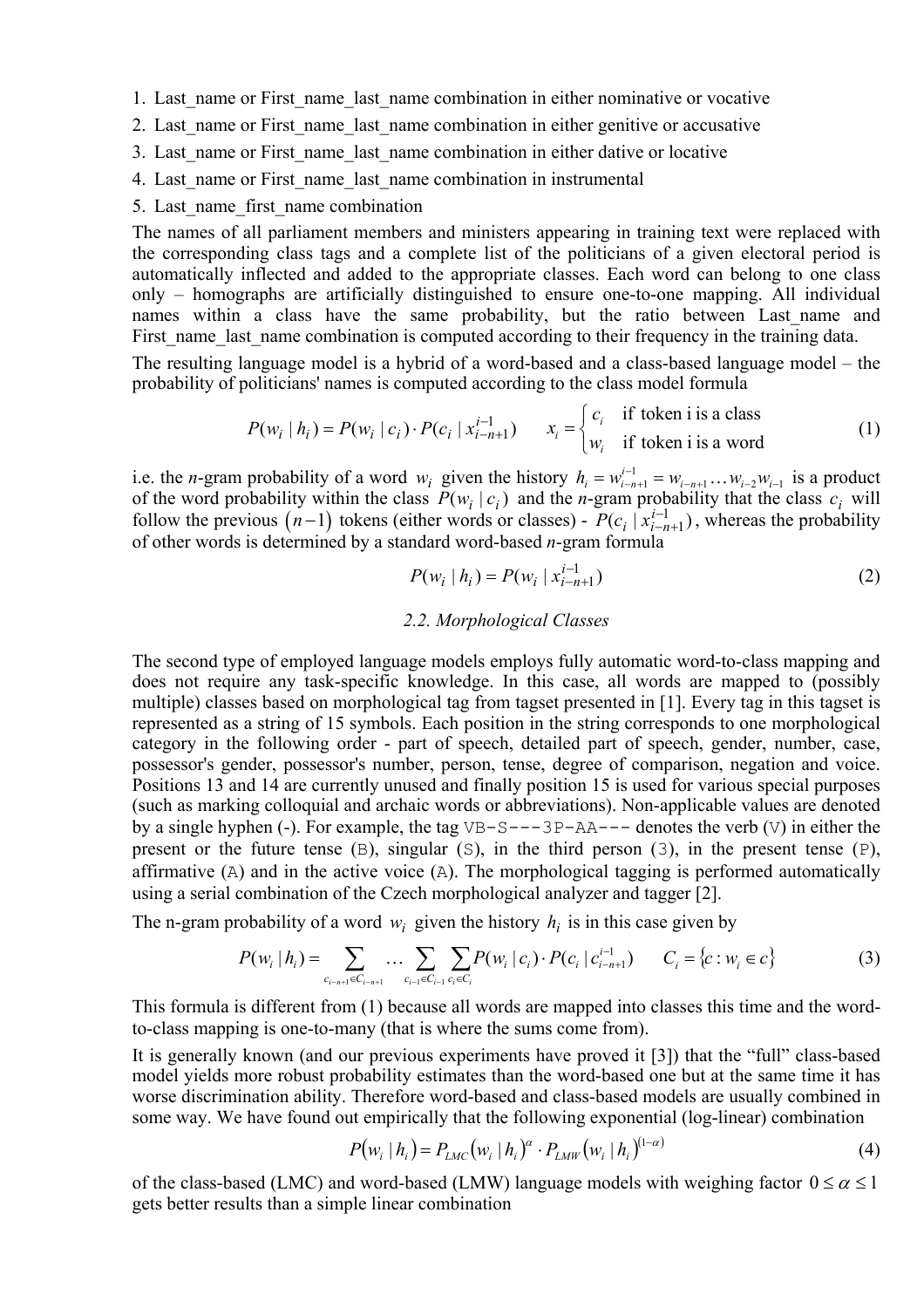$$
P(w_i | h_i) = \alpha \cdot P_{LMC}(w_i | h_i) + (1 - \alpha) \cdot P_{LMW}(w_i | h_i).
$$
 (5)

### **3. ASR System Description**

The fast 2-pass large vocabulary continuous speech recognition (LVCSR) system working in realtime developed at the Department of Cybernetics; University of West Bohemia was employed for experiments.

#### *3.1. Acoustic Processing*

The analogue input speech signal is digitized at 44.1 kHz sampling rate and 16-bit resolution format. The aim of the front-end processor is to convert continuous acoustic signal into a sequence of feature vectors. We performed experiments with MFCC and PLP parameterizations. The best results were achieved using 27 filters and 12 PLP cepstral coefficients with both delta and deltadelta sub-features. Feature vectors are computed at the rate of 100 frames per second.

Each individual basic speech unit is represented by a three-state HMM with a continuous output probability density function assigned to each state. In this task, we use only 8 mixtures of multivariate Gaussians for each state. The choice of an appropriate basic speech unit with respect to the recognition network structure and its decoding is discussed later.

#### *3.2. Recognition Network*

Our LVCSR system uses a lexical tree (phonetic prefix tree) structure for representation of acoustic baseforms of all words of the system vocabulary. In a lexical tree, identical initial substrings of word phonetic transcriptions are shared. This can dramatically reduce the search space for a large vocabulary, especially for inflectional languages, such as Czech, with many words having the same word stem. The automatic phonetic transcription (with pronunciation exceptions defined separately) is applied to all words of the system vocabulary and resulted word baseforms for all pronunciation variants are added to the lexical tree.

In order to ensure better modeling of the word pronunciations, we used triphones (contextdependent phonemes) as the basic speech units. By using a triphone lexical tree structure, the inword triphone context can be easily implemented in the lexical tree. However, the full triphone cross-word context leads to fan-out implementation by generation of all cross-word context triphones for all tree leaves. This results in enormous memory requirements and vast computational demands. To respect the requirement of the real-time operation we have proposed an approximation of the triphone cross-word context.

One of the possible approaches is to use monophones (context independent phonemes) instead of triphones at the word boundaries. However, this brings the necessity to train two different types of acoustic model units and also mutually normalize the monophone and triphone likelihoods. To cope with this problem, we use only triphone state likelihoods and merge the triphone states corresponding to the same monophone within a given phone context. As the system vocabulary is limited, not all right and left cross-word contexts have to be modeled. This approach results in socalled biphones that represent merged triphone states with only one given context - right in the root and left in the leaves. The biphone likelihood is computed as the mean of the likelihoods of merged triphone states. The proposed biphone cross-word context represents a better approximation than a simple replacement of triphones by monophones on the word boundaries. In addition, this approach increases neither the recognition network complexity nor the decoding time, but only the duration of off-line recognition network creation.

#### *3.3. Recognition Network Decoder*

Since bigram language model is implemented in the first pass, a copy of a lexical tree for each predecessor word is required. The lexical tree decoder uses a time-synchronous Viterbi search with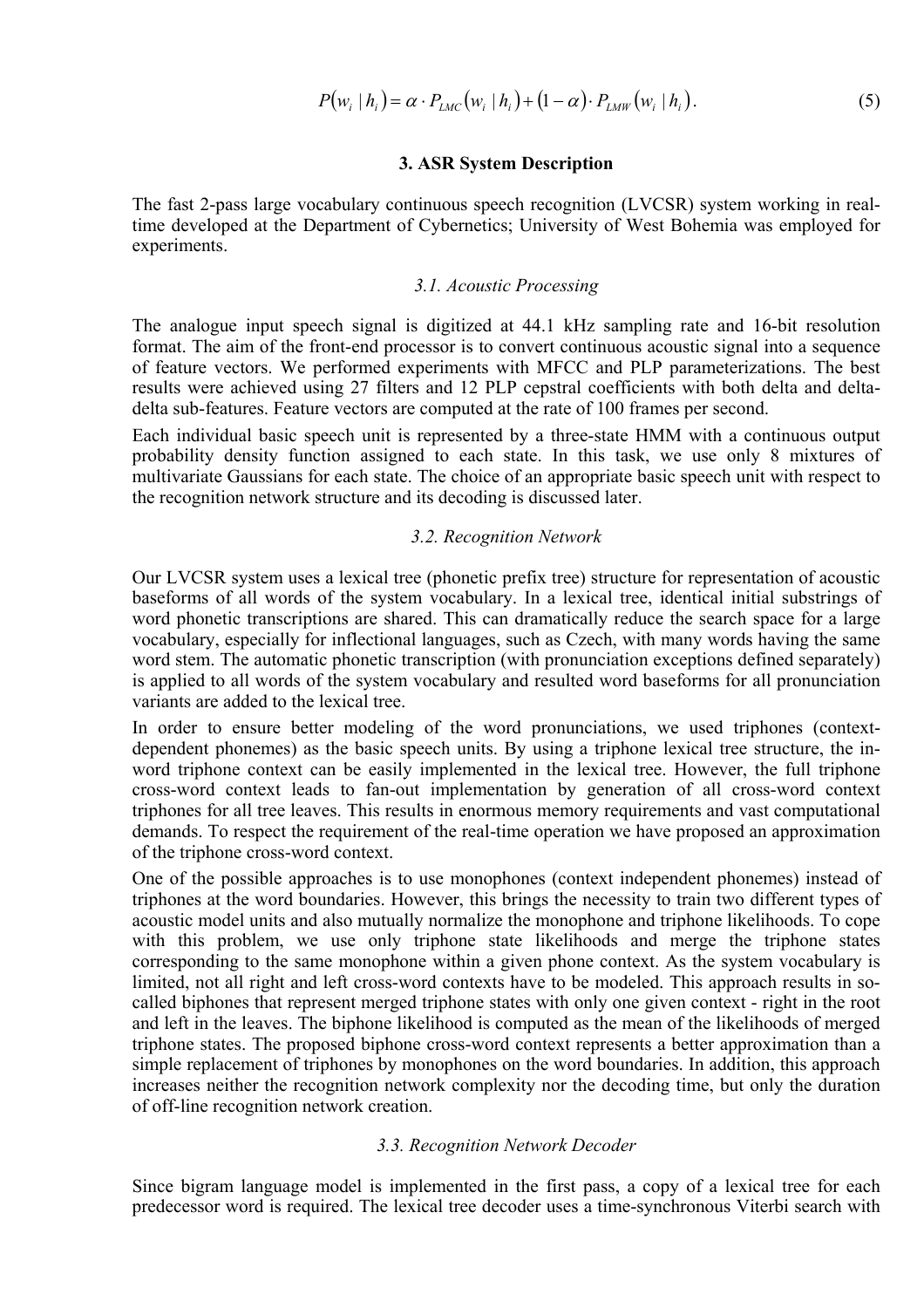token passing and effective beam pruning techniques applied to re-entrant copies of a lexical tree. The beam pruning is used inside and also at the level of the lexical tree copies, but a sudden increase of hypothesis log-likelihoods occurs due to application of language model probabilities at time of word to word (lexical tree to lexical tree) transitions. Fortunately, early application of the knowledge of language model can be carried out by factorizing language model probabilities along the lexical tree. In the lexical tree, more words share the same initial part of their phonetic transcriptions and thus only the maximum of their language model probabilities is implemented towards the root of the lexical tree during the factorization. In addition, commonly used linear transformation of language model log-likelihoods is carried out for optimal weighting of language and acoustic models.

To deal with requirement of real-time operation, an effective method for managing lexical tree copies is implemented. The algorithm controls lexical tree to lexical tree transitions and lexical tree copies creation/discarding. The number of lexical tree copies decoded in real-time is limited, so the control algorithm keeps only the most perspective hypotheses and avoids their undesirable alternations, which protects the decoding process from time consuming creation of lexical tree copies. The algorithm also manages and records tokens passed among lexical tree copies in order to identify the best path at the end of the decoding. In addition, for word graph generation not only the best, but several (n-best) word to word transitions are stored.

In the second pass of the recognition system, the word graph is rescored with arbitrary n-gram language model. To allow real-time operation, the word graph creation and its rescoring can be performed even several times per second. The whole LVCSR system can effectively use multi-core computer systems, so the proposed fast 2-pass LVCSR system implementation handles tasks up to 200 000 words in real-time with the delay of on-line transcription about one second.

# **4. Experimental Evaluation**

The experiments with different language models were performed on the task of on-line transcription of the broadcasts from the Chamber of Deputies of the Czech Parliament.

## *4.1. Experimental Setup*

The acoustic model was trained on 40 hours of parliament speech records with manual transcription. We used 42 Czech phonemes. As the number of Czech triphones is too large, phonetic decision trees were used to tie their states. Now, transcription of the broadcasts from the Czech Parliament works with 3 729 different HMM states of a speaker and gender independent acoustic model.

About 18M tokens of normalized Czech Parliament meeting transcriptions were used for language model training using the SRI Language Modeling Toolkit [4].

Two test sets from different electoral periods were prepared to evaluate the influence of different language models and different methods for adding new words to them. The first set denoted as "2002" is from the same electoral period whose data are included in the language model training data; however the actual transcriptions of this test set were excluded from training data. The second test set "2006" is from the next electoral period and no transcriptions from that period are present in the training data. Each test set consists of five parliament speech records, half an hour each, different in their contents. Test set "2002" includes 14 941 words, test set "2006" 15 525 words.

# *4.2. Experimental Description*

The baseline language models are represented by standard word-based 2-gram (for the first pass) and word-based 4-gram (for the second pass) back-off language models with Good-Turing discounting estimated directly using the training data. For exponential combination during word graph rescoring, the class-based 4-gram language model with morphological classes was trained according to the method described in section 2.2. The number of unique morphological tags (thus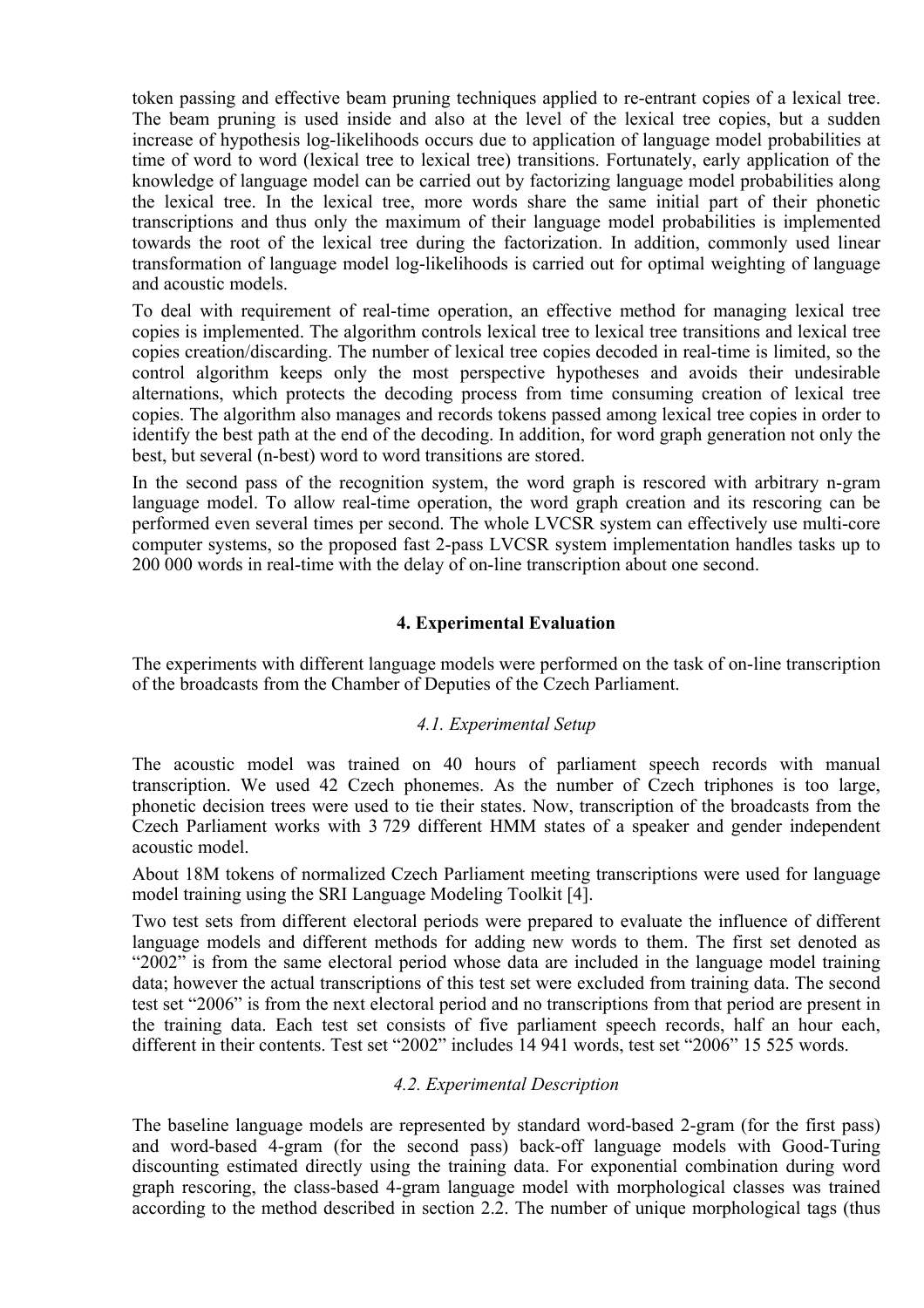the number of morphological classes) is 1 481. These language models involve 112 227 words. Baseline language models are referenced as "TAGS" test.

Next, the inflected names of parliament members and government ministers from corresponding electoral periods that were missing in the language model were incorporated. These names were added to the word-based language models with the residual probability given by language model discounting. The morphological tags of the names (determined without any context) were used for adding to the class-based language model. Baseline language models with added names are referenced as "TAGSPLUS" test.

To compare two proposed methods for incorporation of new words into the language model, inflected names of parliament members and ministers from corresponding electoral periods were added to the language models as described in section 2.1. Hybrid word-based 2-gram and 4-gram language models with name classes were trained. The class-based 4-gram language model was trained considering the name classes too, so the names were withdrawn from automatically derived classes. Language models with name classes are referenced as "TAGSNAME" test.

Finally, incorporation of words that do not have any additional information associated with them (i.e., they are not for example named entities) was checked out by adding the OOV words (except slips of the tongue and unintelligible words) from test sets to the language models. These words were added to the hybrid word-based models from TAGSNAME test with residual probability given by language model discounting multiplied by their frequency in test set. In real applications, incorporated words will be extracted from some external texts with reference to the recognition domain, for example Internet news. Some words occur more frequently then others, so their influence in the language model should be emphasized. Hence the multiplication by word frequency. Word frequency was used also for weights of added word within classes in the classbased 4-gram language model. These models are referenced as "TAGSNAMEOOV" test.

To make on-line transcription of the broadcasts from the Czech Parliament possible, language model probabilities have to be evaluated extremely fast. Unfortunately, class-based language models with one-to-many word-to-class mapping do not meet this requirement. That is why only word-based or hybrid word-based language models with one-to-one mapping are used for the first recognition pass and class-based language models are used only for word graph rescoring in the second pass. The OOV word rate and recognition accuracy with 2-gram language models from the first pass are shown in tables 1 and 2.

|                      | <b>TAGS</b> | <b>TAGSPLUS</b> | <b>TAGSNAME</b> | <b>TAGSNAME</b><br>OOV |
|----------------------|-------------|-----------------|-----------------|------------------------|
| OOV word rate        | $.48\%$     | $1.47\%$        | $1.47\%$        | $0.78 \%$              |
| Recognition accuracy | 84.49 %     | 84.49 %         | 84.39 %         | 85.09 %                |

Table 1. First pass recognition results for test set "2002"

**Table 2.** First pass recognition results for test set "2006"

|                      | <b>TAGS</b> | <b>TAGSPLUS</b> | <b>TAGSNAME</b> | <b>TAGSNAME</b><br>OOV |
|----------------------|-------------|-----------------|-----------------|------------------------|
| OOV word rate        | $1.53\%$    | $1.34\%$        | $1.34\%$        | $0.59\%$               |
| Recognition accuracy | 78.33 %     | 78.40 %         | 78.89 %         | 79.49 %                |

For test set "2002" 124 names were added with 1 occurrence in test data only. This brings no improvement for TAGSPLUS test and even slight deterioration for TAGSNAME test. This is caused by splitting context information embedded in the baseline language model among all names uniformly without considering their prior probability. For test set "2006", where language model training data do not include any texts from corresponding electoral period, the benefit of name classes is clearly visible.

Tables 3 and 4 show recognition accuracy from the second pass of the recognition system with word-based or hybrid word-based 4-gram language models (weighing factor 0.00), class-based 4-